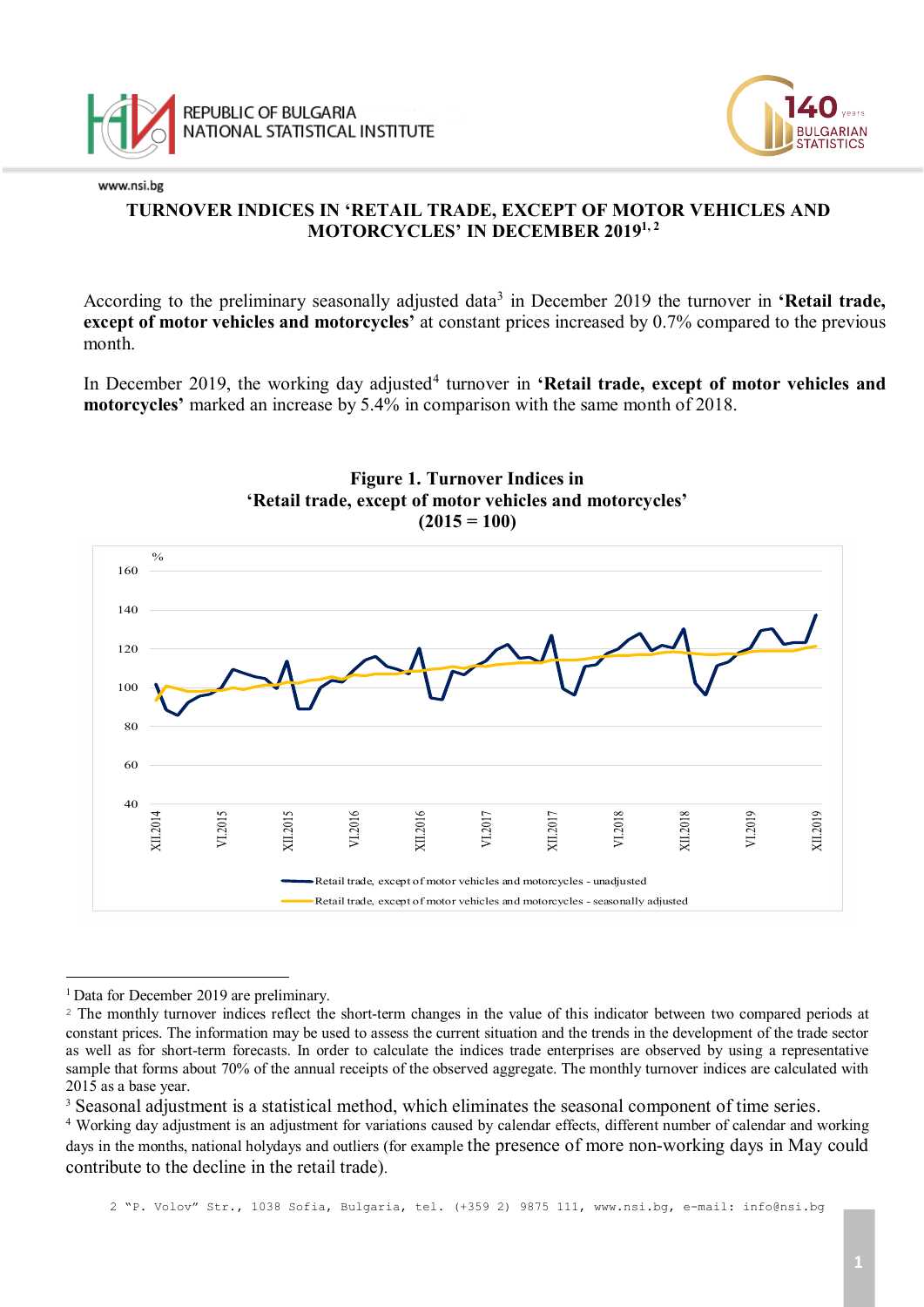

## **Monthly changes**

In December 2019 compared to the previous month, increase of turnover was observed in the 'Retail sale of automotive fuel in specialised stores' - by 4.7%, and in the 'Retail sale of non-food products except fuel' - by 1.1%. Decrease of turnover was seen in the 'Retail sale of food, beverages and tobacco' - by 0.2%.

In the 'Retail sale of non-food products except fuel' a rise was reported in the 'Dispensing chemist; retail sale of medical and orthopaedic goods, cosmetic and toilet articles in specialised stores' - by 6.2%, and in the 'Retail sale via mail order houses or via Internet' - by 2.7%. More significant decrease of turnover was seen in the 'Retail sale of computers, peripheral units and software; telecommunications equipment, etc. in specialised stores' - by 2.5%, and in the 'Retail sale of textiles, clothing, footwear and leather goods in specialised stores' - by 1.6%.





LGARIAN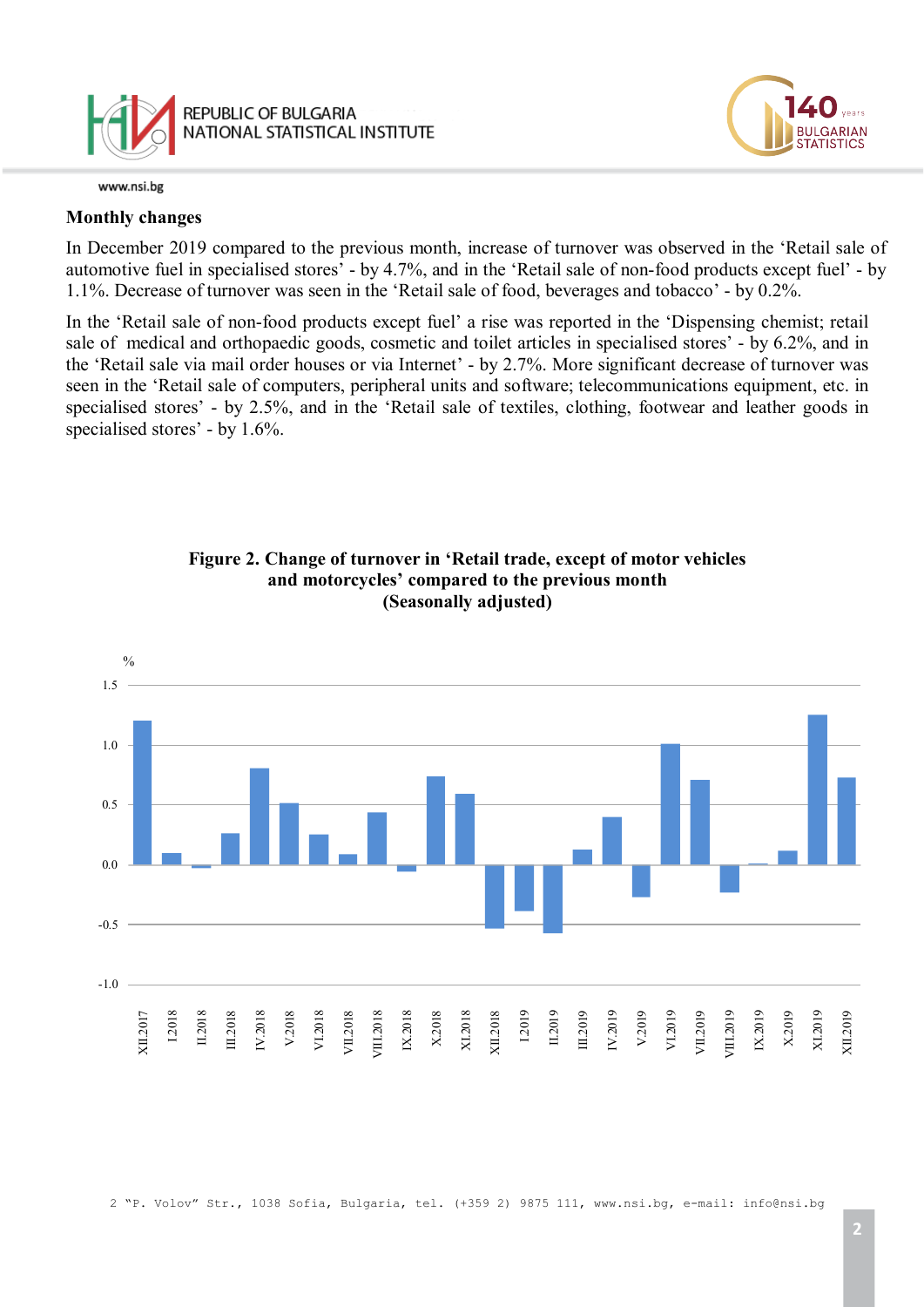

## **Annual changes**

In December 2019 compared to the same month of 2018, the turnover run up in the 'Retail sale of non-food products except fuel' (by 10.0%), and in 'Retail sale of food, beverages and tobacco' (by 2.1%). A decline was reported in the 'Retail sale of automotive fuel in specialised stores' (by 1.0%).

More significant growth in the 'Retail sale of non-food products except fuel' was observed in the 'Retail sale of information and communication equipment; other household equipment (except textiles); cultural and recreation goods, etc. in specialised stores - by 21.4%, in the 'Retail sale of computers, peripheral units and software; telecommunications equipment, etc. in specialised stores' - by 13.1%, and in the 'Other retail sale in non-specialised stores' - by 11.7%. A drop was registered in the 'Dispensing chemist; retail sale of medical and orthopaedic goods, cosmetic and toilet articles'- by 0.5%.



# **Figure 3. Change of turnover in 'Retail trade, except of motor vehicles and motorcycles' compared to the same month of the previous year (Working day adjusted)**

LGARIAN **TATISTICS**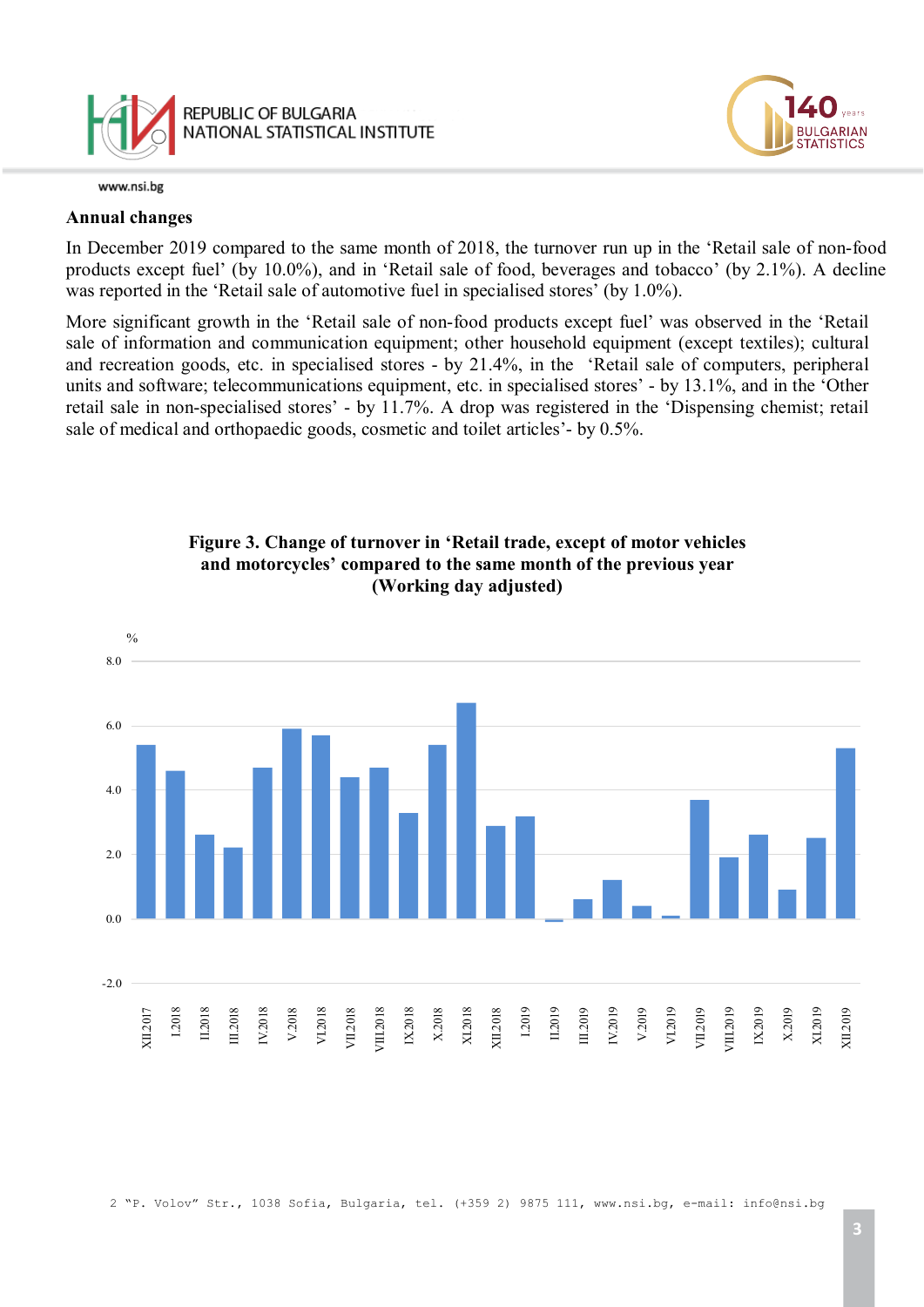



### **Annex**

### **Table 1**

LGARIAN<br>ATISTICS

## **Change of turnover in 'Retail trade, except of motor vehicles and motorcycles' at constant prices compared to the previous month<sup>1</sup>**

|                                                                                                                                         |        |        |        |             | (Per cent) |        |
|-----------------------------------------------------------------------------------------------------------------------------------------|--------|--------|--------|-------------|------------|--------|
| <b>Economic activities</b>                                                                                                              |        |        |        |             |            |        |
|                                                                                                                                         | VП     | VIII   | IX     | $\mathbf X$ | XI         | XII    |
| Retail trade, except of motor vehicles and<br>motorcycles                                                                               | 0.7    | $-0.3$ | 0.0    | 0.2         | 1.3        | 0.7    |
| Retail sale of food, beverages and tobacco                                                                                              | 0.9    | 0.2    | 0.2    | 0.4         | 1.1        | $-0.2$ |
| Retail sale in non-specialised stores with food,<br>beverages or tobacco predominating                                                  | 0.7    | 0.3    | 0.1    | 0.3         | 1.2        | $-0.6$ |
| Retail sale of food, beverages and tobacco in<br>specialised stores                                                                     | 2.0    | $-0.6$ | 0.3    | 1.1         | 3.0        | 1.2    |
| Retail sale of non-food products (except fuel)<br>of which:                                                                             | 1.1    | $-0.6$ | 0.2    | 1.4         | 2.4        | 1.1    |
| Other retail sale in non-specialised stores                                                                                             | 0.9    | 0.2    | 1.1    | 0.8         | $-0.9$     | $-0.2$ |
| Retail sale of textiles, clothing, footwear and<br>leather goods in specialised stores                                                  | 1.5    | 1.1    | 1.3    | 1.7         | 0.8        | $-1.6$ |
| Retail sale of audio and video equipment;<br>hardware, paints and glass; electrical household<br>appliances, etc. in specialised stores | $-0.2$ | $-0.5$ | 0.1    | 2.2         | 7.0        | $-0.8$ |
| Retail sale of computers, peripheral units and<br>software; telecommunications equipment, etc.<br>in specialised stores                 | 7.9    | $-3.9$ | $-1.6$ | 3.7         | 1.8        | $-2.5$ |
| Dispensing chemist; retail sale of medical and<br>orthopaedic goods, cosmetic and toilet articles<br>in specialised stores              | 2.3    | 0.2    | $-0.3$ | $-0.2$      | 4.2        | 6.2    |
| Retail sale via mail order houses or via Internet                                                                                       | 9.1    | $-7.3$ | $-1.0$ | 1.8         | 1.0        | 2.7    |
| Retail sale of automotive fuel in specialised stores                                                                                    | 0.8    | $-0.6$ | 0.0    | $-2.5$      | $-1.8$     | 4.7    |

<sup>1</sup> Seasonally adjusted.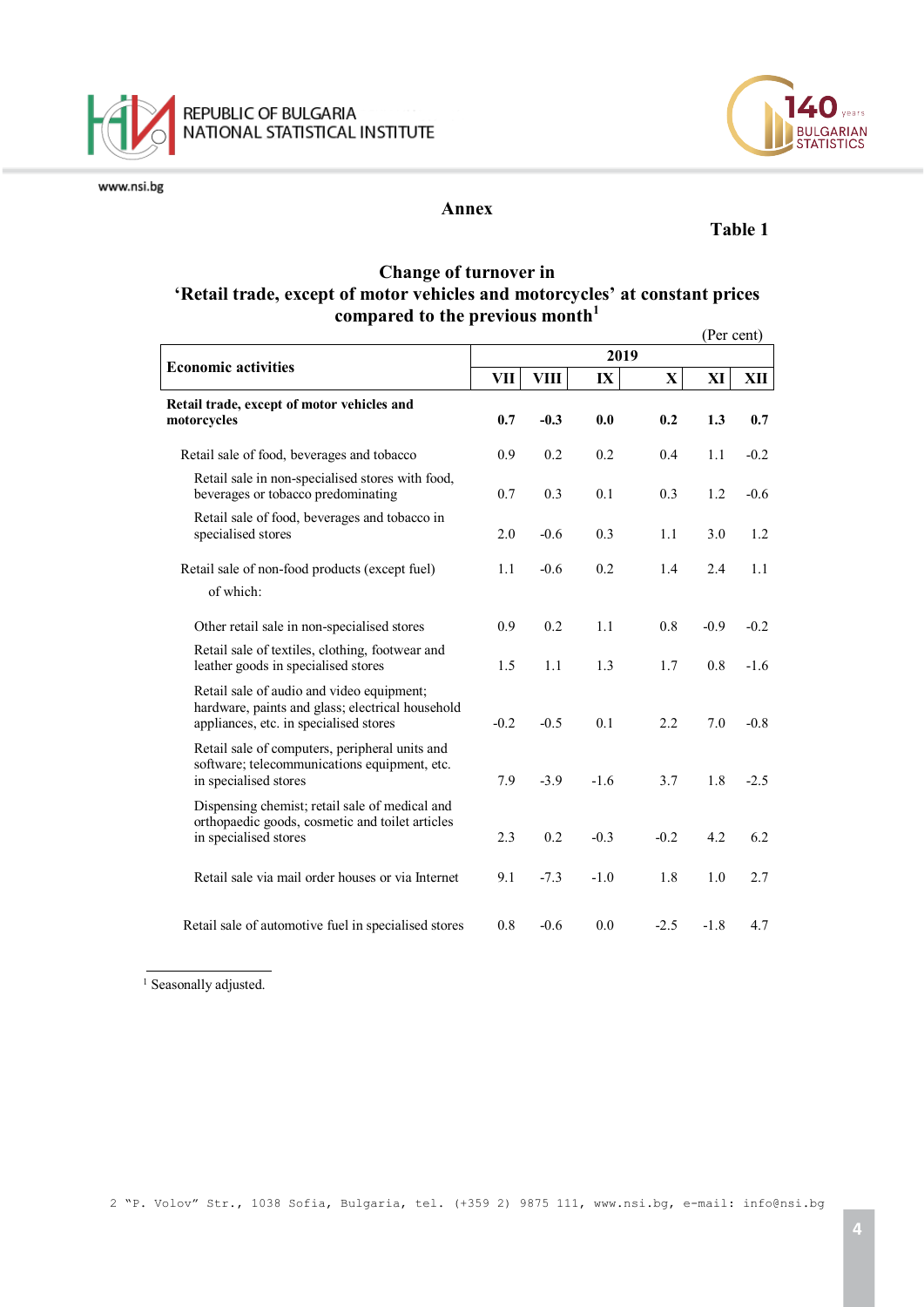



## **Table 2**

## **Change of turnover in 'Retail trade, except of motor vehicles and motorcycles' at constant prices compared to the same month of the previous year1**

|                                                                                                                                         |        |             |        |         | (Per cent) |        |
|-----------------------------------------------------------------------------------------------------------------------------------------|--------|-------------|--------|---------|------------|--------|
|                                                                                                                                         |        |             |        |         |            |        |
| <b>Economic activities</b>                                                                                                              | VII    | <b>VIII</b> | IX     | X       | XI         | XII    |
| Retail trade, except of motor vehicles and<br>motorcycles                                                                               | 3.8    | 2.0         | 2.6    | 0.9     | 2.5        | 5.4    |
| Retail sale of food, beverages and tobacco                                                                                              | 1.2    | 0.9         | 1.3    | $-0.2$  | 2.1        | 2.1    |
| Retail sale in non-specialised stores with food,<br>beverages or tobacco predominating                                                  | 0.8    | 0.8         | 1.1    | $-0.6$  | 1.4        | 1.1    |
| Retail sale of food, beverages and tobacco in<br>specialised stores                                                                     | 4.8    | 2.5         | 2.8    | 2.8     | 7.2        | 11.0   |
| Retail sale of non-food products (except fuel)<br>of which:                                                                             | 4.6    | 2.0         | 2.0    | 1.7     | 5.8        | 10.0   |
| Other retail sale in non-specialised stores                                                                                             | 2.7    | 2.8         | 2.8    | 6.3     | 5.4        | 11.7   |
| Retail sale of textiles, clothing, footwear and<br>leather goods in specialised stores                                                  | 5.6    | 8.5         | 6.6    | 9.3     | 7.2        | 5.5    |
| Retail sale of audio and video equipment;<br>hardware, paints and glass; electrical household<br>appliances, etc. in specialised stores | 8.3    | 5.7         | 6.6    | 5.5     | 14.7       | 21.4   |
| Retail sale of computers, peripheral units and<br>software; telecommunications equipment, etc. in<br>specialised stores                 | 11.6   | 2.0         | 2.3    | 7.9     | 10.0       | 13.1   |
| Dispensing chemist; retail sale of medical and<br>orthopaedic goods, cosmetic and toilet articles in                                    |        | $-7.1$      |        |         |            |        |
| specialised stores                                                                                                                      | $-6.7$ |             | $-7.4$ | $-11.4$ | $-7.1$     | $-0.5$ |
| Retail sale via mail order houses or via Internet                                                                                       | 27.8   | 11.3        | 7.0    | 4.5     | 4.3        | 6.9    |
| Retail sale of automotive fuel in specialised stores                                                                                    | 6.9    | 3.6         | 6.9    | 1.6     | $-6.4$     | $-1.0$ |

<sup>&</sup>lt;sup>1</sup> Working day adjusted.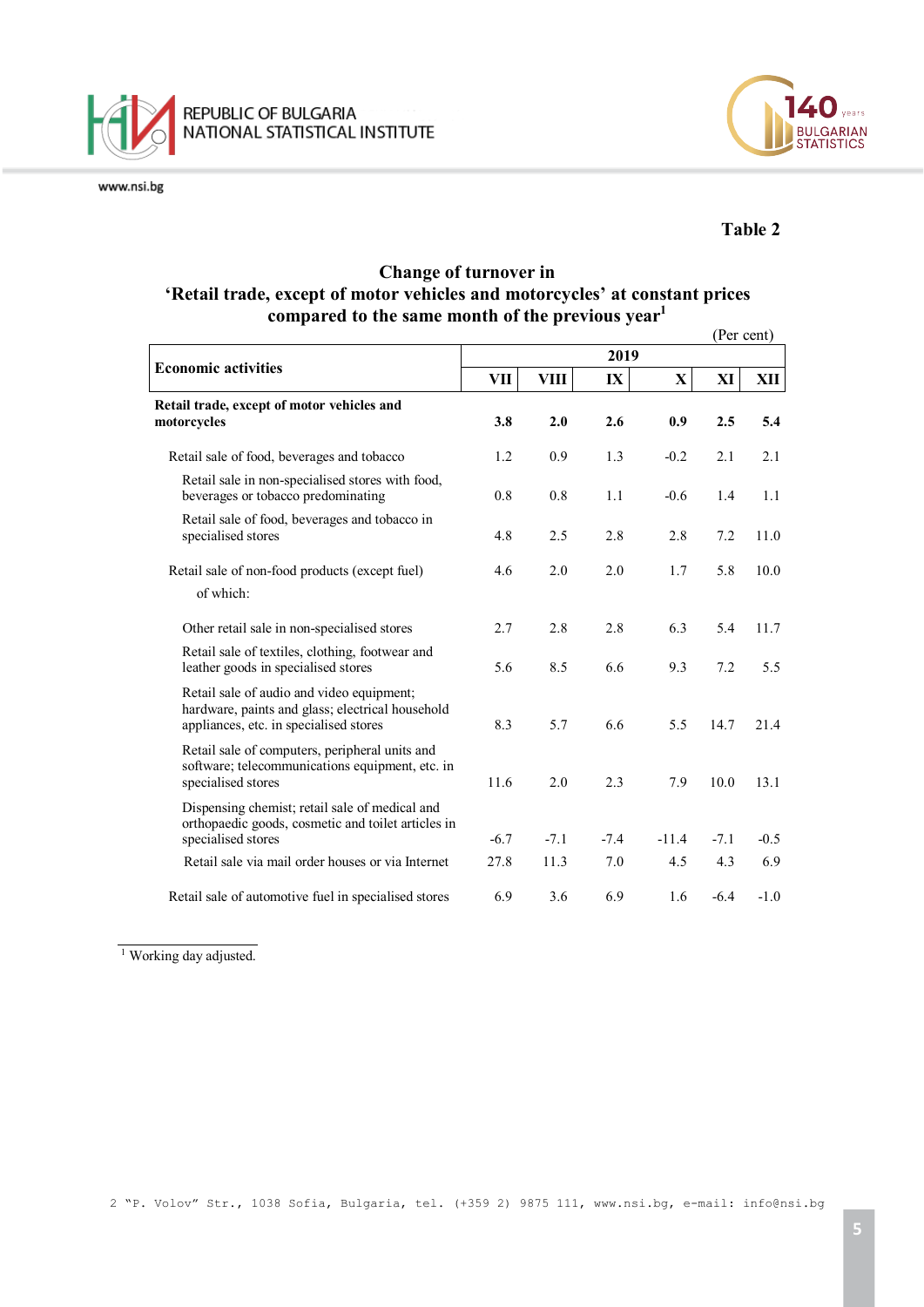



**Table 3**

## **Turnover Indices in 'Retail trade, except of motor vehicles and motorcycles' at constant prices (Seasonally adjusted, 2015 = 100)**

|                                                                                                                                                  | 2018  | 2019        |              |             |               |       |       |       |             |       |              |       |       |
|--------------------------------------------------------------------------------------------------------------------------------------------------|-------|-------------|--------------|-------------|---------------|-------|-------|-------|-------------|-------|--------------|-------|-------|
| <b>Economic activities</b>                                                                                                                       | XII   | $\mathbf I$ | $\mathbf{I}$ | Ш           | $\mathbf{IV}$ | V     | VI    | VII   | <b>VIII</b> | IX    | $\mathbf{X}$ | XI    | XII   |
| Retail trade, except of                                                                                                                          |       |             |              |             |               |       |       |       |             |       |              |       |       |
| motor vehicles and<br>motorcycles                                                                                                                | 118.1 | 117.6       | 116.9        | 117.1       | 117.6         | 117.2 | 118.4 | 119.2 | 118.9       | 118.9 | 119.1        | 120.6 | 121.5 |
|                                                                                                                                                  |       |             |              |             |               |       |       |       |             |       |              |       |       |
| Retail sale of food,<br>beverages and tobacco                                                                                                    | 121.0 | 110.8       | 108.8        | 110.2       | 118.6         | 118.0 | 119.9 | 121.0 | 121.3       | 121.4 | 121.9        | 123.2 | 123.0 |
| Retail sale in non-<br>specialised stores with<br>food, beverages or<br>tobacco predominating                                                    | 122.2 | 110.4       | 108.2        | 109.7       | 118.9         | 118.5 | 120.7 | 121.6 | 122.0       | 122.1 | 122.5        | 124.0 | 123.3 |
| Retail sale of food,<br>beverages and tobacco<br>in specialised stores                                                                           | 112.4 | 114.3       | 113.0        | 114.0       | 116.5         | 114.9 | 114.2 | 116.5 | 115.8       | 116.2 | 117.5        | 121.0 | 122.5 |
| Retail sale of non-food<br>products (except fuel)                                                                                                | 120.9 | 122.1       | 121.6        | 122.4       | 122.3         | 121.1 | 122.1 | 123.5 | 122.8       | 123.1 | 124.8        | 127.8 | 129.2 |
| of which:                                                                                                                                        |       |             |              |             |               |       |       |       |             |       |              |       |       |
| Other retail sale in non-<br>specialised stores                                                                                                  | 110.1 | 125.1       | 126.1        | 125.1       | 123.1         | 121.9 | 122.6 | 123.7 | 124.0       | 125.4 | 126.4        | 125.3 | 125.0 |
| Retail sale of textiles,<br>clothing, footwear and<br>leather goods in<br>specialised stores                                                     | 122.3 | 123.5       | 124.2        | 122.5       | 116.2         | 121.1 | 122.9 | 124.8 | 126.2       | 127.9 | 130.1        | 131.1 | 129.0 |
| Retail sale of audio and<br>video equipment;<br>hardware, paints and<br>glass; electrical<br>household appliances,<br>etc. in specialised stores | 110.2 | 140.7       | 133.5        | 130.0       | 126.4         | 124.2 | 124.9 | 124.6 | 124.0       | 124.1 | 126.8        | 135.7 | 134.6 |
| Retail sale of computers,<br>peripheral units and<br>software;<br>telecommunications<br>equipment, etc. in<br>specialised stores                 | 97.9  | 108.9       | 109.5        | 113.0       | 111.5         | 110.6 | 106.2 | 114.6 | 110.1       | 108.3 | 112.3        | 114.3 | 111.4 |
| Dispensing chemist;<br>retail sale of medical<br>and orthopaedic goods,<br>cosmetic and toilet<br>articles in specialised<br>stores              | 145.3 | 126.4       | 119.7        | 119.9       | 122.1         | 123.6 | 122.4 | 125.2 | 125.4       | 125.0 | 124.8        | 130.1 | 138.2 |
| Retail sale via mail<br>order houses or via                                                                                                      |       |             |              |             |               |       |       |       |             |       |              |       |       |
| Internet                                                                                                                                         | 176.7 | 175.9       | 173.5        | 175.7       | 181.6         | 180.7 | 178.2 | 194.4 | 180.2       | 178.4 | 181.7        | 183.6 | 188.6 |
| Retail sale of automotive<br>fuel in specialised stores                                                                                          | 113.3 | 112.7       | 112.2        | 110.5 106.8 |               | 109.5 | 109.2 | 110.1 | 109.4       | 109.4 | 106.7        | 104.8 | 109.7 |

2 "P. Volov" Str., 1038 Sofia, Bulgaria, tel. (+359 2) 9875 111, [www.nsi.bg,](http://www.nsi.bg/) e-mail: info@nsi.bg